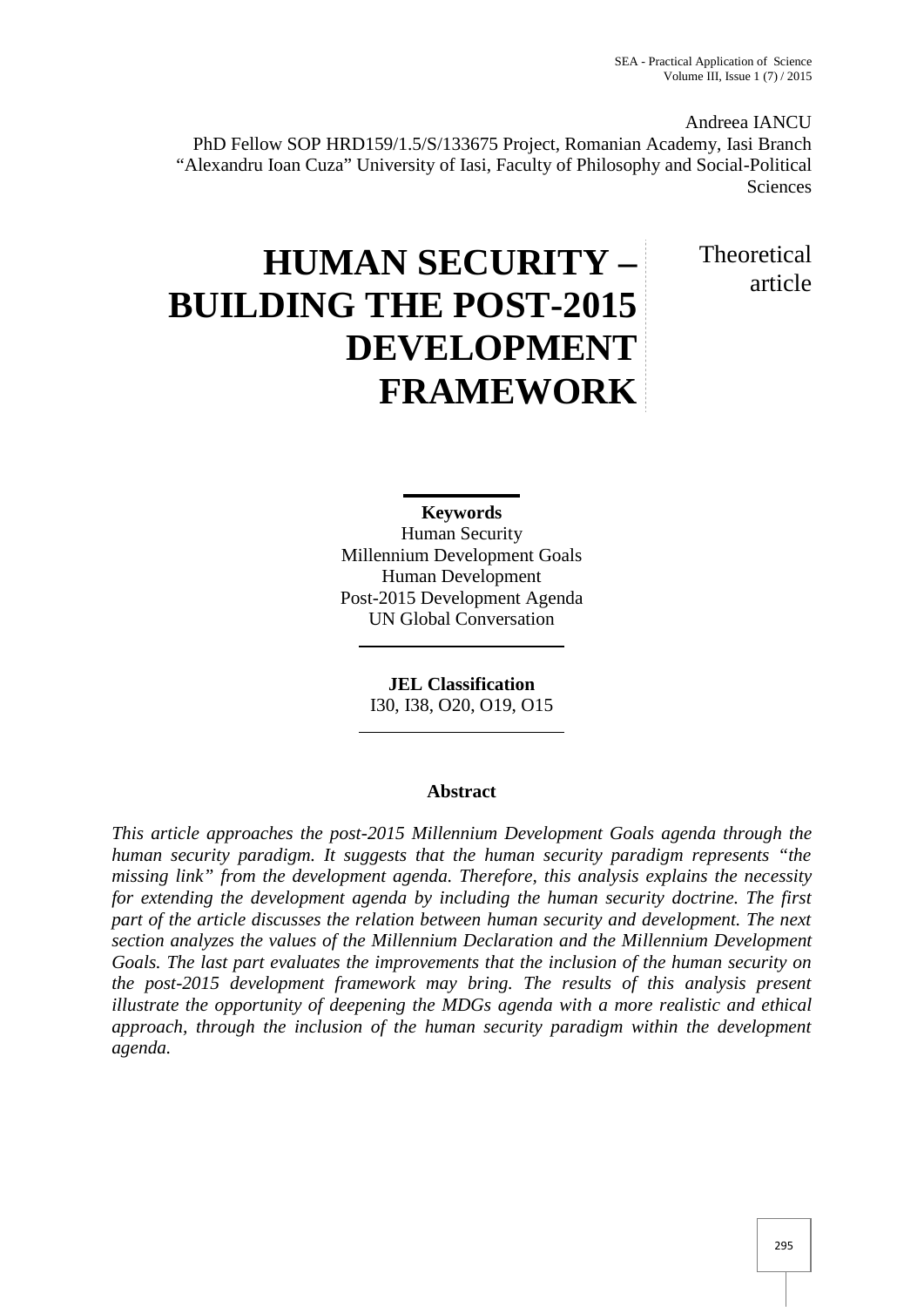"*We will not enjoy development without security, we will not enjoy security without development, and we will not enjoy either without respect for human rights*" (UN Secretary-General, 2005).

#### **Introduction**

The Millennium Development Goals (MDGs) target year - 2015, requires the revisal and reform of the past 15 years' development framework. The development challenges that were acknowledged in 2000 remained in large proportion unsolved (Koehler, Gasper, Jolly, & Simane, 2012, p. 4). The MDGs targets were only partially reached at the beginning of 2015. A series of weaknesses of the development cooperation became visible, among which the default to approach issues regarding peace, security, human rights and justice. Therefore, academic and political consultations are ongoing for improving the post-2015 development agenda. This article joins the current debate on the post-2015 development goals. The human security framework represents a more realistic and ethical approach of development being also highly needed for the post-2015 development goals. This input in the development roadmap is highly needed because "the world cannot afford another generation of inaction" (Koehler, Gasper, Jolly, & Simane, 2012, p. 6). The UN Secretary-General affirmed, in 2005, that it was thetime to increase the international community's efforts for ensuring development. After a decade, analyzing the progress of the MDGs and the vulnerability and risks that the individual faces, this article reinforces the allegation that "*At this defining moment in history, we must be ambitious*"(UN Secretary-General, 2005, p. 7), in order to reframe the post-2015 development agenda.

#### **The relation between human security and development**

The human security paradigm considers that the individual should be at the core of the security matters. The principle can be summarized on the axis that meets the human rights and liberal principles, focusing on the essential dimension of freedom: "freedom from want and freedom from fear" and dignity of the individual. In fact, the human security conceptual umbrella encompasses a wide area of domains: economic security, food security, health security, environmental security, personal security, community security and political security(UNDP, 1994). Human security calls for people-centered, comprehensive, context-specific and prevention oriented responses (General Assembly, 2012). The human security thinking aggregates the awareness of interconnectedness, vulnerability and human rights and it proposes agendas for operationalizing actions in order to cope with risks and threats. This multi-sectorial paradigm became an important threshold for many UN agencies, universities and civil society in the fields of social security, employment, public health,

environment and peace (Koehler, Gasper, Jolly, & Simane, 2012, p. 12).

The multifaceted concept of human development, and the separation from a minimalistic term of development as economic growth was one of the triggers that determined the conjugation between the human development paradigm and the idea of human security (MacFarlane & Weiss, 1994, p. 140). The link between human security and development is indivisible and was defined from the official genesis of the human centered security, in the UNDP 1994 Human Development Report: "progress in one area enhances the chances of progress in the other (…) Human security is a critical ingredient of participatory development" (UNDP, 1994, p. 23). The UNDP 1994 Report presented the principle of human security as the guarantor for human development and as a guarantee for safeguarding the achievements of human development. Therefore, "human security is at the sharp end of development" (Beebe & Kaldor, 2010, p. 156). With this condition, human security emerged as a complementary dimension of development (Tigerstrom, 2007, p. 16), while development became a precondition to avoid human insecurity. The relation between human security and development was broadly debated within literature. It varies from the conception that human security criteria expedites human development and ensures the protection of human development approach, to the idea that human security analysis represents the basic threshold levels for development, as underlined in the MDGs (Gomez & Gasper, 2013).

The relation between development and security was emphasized in the majority of documents which advocated the challenges that the international community and the individual face. The UN Secretary-General synthetized this relation declaring that "*Not only are development, security and human rights all imperative; they also reinforce each other*" (UN Secretary-General, 2005, p. 5).

#### **MDGs – responding to "the challenges of a changing world"**

At the Millennium Summit held at the UN in September 2000, the largest gathering of world leaders in history, was adopted the UN Millennium Declaration. The participant countries engaged to work for "a more peaceful, prosperous and just world" (UN, 2000), principles that create the base ground for the Millennium Development Goals. The aim of conference was to reduce extreme poverty and setting out a series of time-bound targets, Millennium Development Goals (MDGs) with the deadline 2015.

The Millennium Summit proclaimed the main the MDGs by 2015:

1. *Eradicate Extreme Poverty and Hunger;*

*2. Achieve Universal Primary Education*;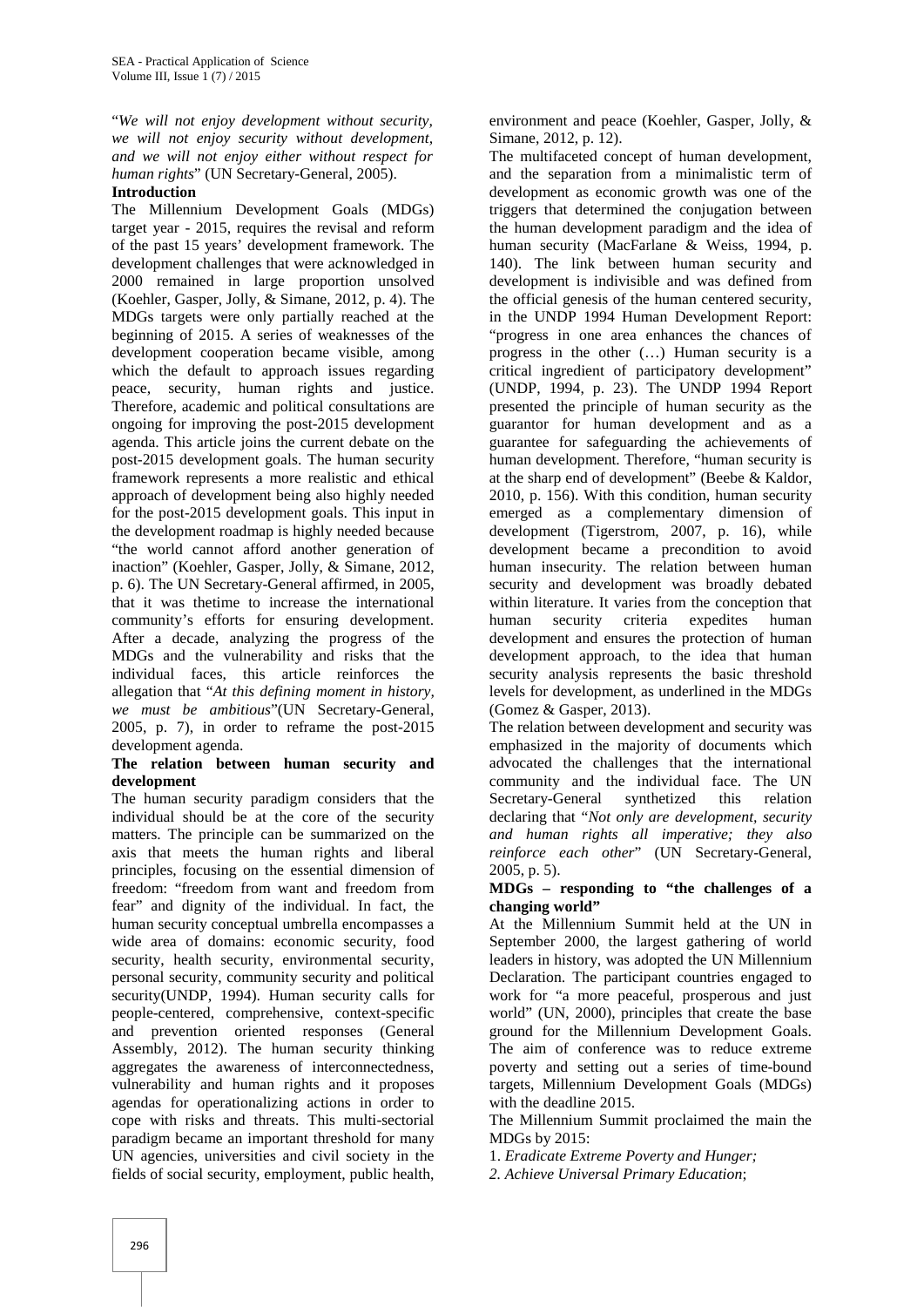3. *Promote Gender Equality and Empower Women*; 4. *Reduce Child Mortality; Improve Maternal Health;*

*5. Combat HIV/AIDS, Malaria and other Diseases;*

*6. Ensure Environmental Sustainability;*

*7. Develop a Global Partnership for Development;*

*8. Develop a global partnership for development.* One of the driving principles of the United Nations Millennium Declaration was to act based on shared responsibility between states that should be "managing worldwide economic and social development, as well as threats to international peace and security" and operate multilaterally (UN, 2000). Moreover, the document (re)affirmed the responsibility of the international community for ensuring human rights worldwide: "we have a collective responsibility to uphold the principles of human dignity, equality and equity at the global level" (General Assembly, 2000). The United Nations Millennium Declaration endorsed the outcomes of the Millennium Report of the Secretary-General "We The Peoples. The Role of the United Nations in the 21st Century" (Annan, 2000). The Report centered the challenges that the international community faced on the human security components - freedom from want and freedom from fear. This Report merged the agendas of security and development under the premises of prevention for updating the traditional methods to the needs of the "new era"(Annan, 2000, p. 44). In the same time, the document admitted the fact that other means apart from prevention might be needed due to the fact that the preventive and deterrence strategies might fail (Annan, 2000, p. 46).

The 2005 Report of the Secretary-General – "*In larger freedom: towards development, security and human rights for all"* recognized the need to enlarge the area of cooperation in order to deal with "the challenges of a changing world" (UN Secretary-General, 2005, p. 4). The report reasserted the need to approach the components of human security – freedom from want, freedom from fear and freedom to live in dignity as essential pillars of international community's agenda. In 2010 the states reaffirmed their commitment to respect and achieve MDGs by the declaration "*Keeping the promise. United to achieve the Millennium Development Goal*s", which focused on coming closer to the objectives of MDGs until 2015, highlighting the issue of the poorest people that need urgent aid. In the same time, the declaration recognized that the progress of MDGs was uneven and that several MDGs were likely to be missed (UN, 2010).

The Millennium Development Goals Report 2014 presents the main accomplishments of the MDGs one year before the target deadline (UN, 2014). It shows that the world has met some of the MDGS (e.g. it reduced extreme poverty by half; efforts in the fight against malaria and tuberculosis have

shown results; access to an improved drinking water source became a reality for 2.3 billion people), whereas in other areas supplemental effort is needed for reaching the targets (e.g. hunger continues to decline, but immediate additional efforts are needed; chronic under nutrition among young children declined, but one in four children is still affected) (UN, 2014, pp. 4-5). Despite the failure to accomplish the MDGs until the established deadline, there is a continuous effort to achieve a world of prosperity equity, freedom, dignity and peace, expressed in the efforts to build a post-2015 development agenda (UN, 2013, p. 4). Although improvements have been made in these areas, people worldwide still face these challenges and perilous situation which are not encompassed in the MDGs. For example, as the Report presents, every day in 2013, 32,000 people had to abandon their homes to seek protection due to conflict (UN, 2014, p. 8).

Thus, although the constitutive documents affirmed that human development is relying on the human security doctrine, the MDGs did not operationalize the security dimension in their targets.

#### **Reframing the post-2015 development agenda – human security as the missing link**

The MDGs framework was designed on the premise that poverty represented the greatest threat peace and the longer-run wellbeing of all(Smillie, 2007, p. 69). It was assumed that, by tackling this social problem, peace and security would be ensured. This fact wasa serious drawback for dealing with the challenges of development and The international circumstances changed dramatically after the MDGs targets were formulated. The wave of non-state actors' violence – international terrorism, 9/11, ISIS, natural disasters, conflict, instability and violence increased. On the one hand these factors constituted obstacles to the implementation of MDGs, and on the other hand proved the narrow approach of the MDGs.

In order to prepare the development agenda beyond 2015, the UN Secretary-General took several initiatives. Among these, he established the UN System Task Team on the post-2015 UN Development Agenda, which emphasized that the narrow focus of MDGs ignored the interrelations between security, justice and development. The UN System Task Team underlined that the post-2015 agenda should be more comprehensive, by extracting the core values of freedom from fear of violence, oppression or injustice from the Millennium Declaration. These values should be combined with specific goals on peace, security and disarmament, democracy and good governance, in addition to the current development framework (UN System Task Team, 2012).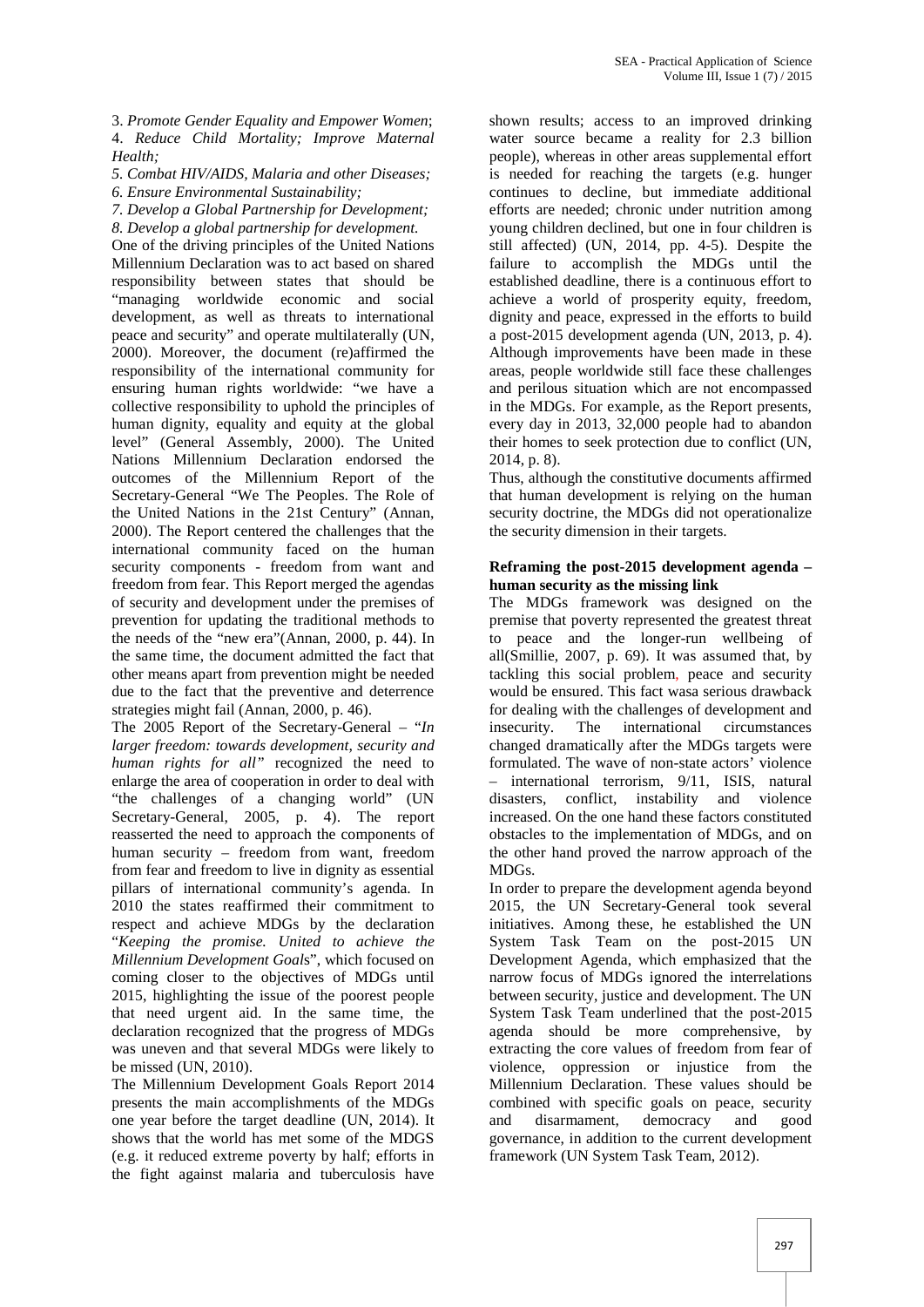Brack observes that the promotion of sustainable development is essential to achieving peace and security (Brack, 2007, p. 5).Aid is considered an important vehicle for supporting good governance, democratization, empowerment of communities and individuals and a catalyst for preventing conflict and to improve post-conflict recovery (Brack, 2007, p. 12). Thus, aid cannot be effective in achieving these issues while it is not properly channelized. In terms of costs, it is cheaper to address "the root causes of human insecurity rather than its tragic consequences" (UNDP, 1994, p. iii) than to invest in post-conflict reconstruction and in the broad aspects of human underdevelopment resulted from insecurity situations. Progress cannot be reached in the context of conflict and insecurity, because this situation affects simultaneously the capacity of institutions to work, the empowerment of individuals and communities, the educational and sanitation infrastructures (Axworthy, 2007, p. xiii). Therefore, a new development roadmap should focus more on the insecurity aspects affecting individuals.

The human security doctrine, which was one of the fundamental principles that drove the Millennium Declaration, was reinvigorated in the broad discussion regarding the post-MDGs development agenda. It is a vehicle that canencompass and motivate the efforts of "updating, continuing and deepening the MDGs agenda" (Koehler, Gasper, Jolly, & Simane, 2012). The General Assembly emphasized in 2012 that human security should contribute to achieving sustainable development and the as the internationally agreed development goals, as the MDGs (General Assembly, 2012).

In order to be more efficient, the post 2015 roadmap of MDGs should specifically entail the human security principles and should be guided by its values. This approach would help to identify more specifically the priorities to address in terms of the triad of freedoms: freedom from want, freedom from fear and freedom to live in dignity. Moreover, the human security doctrine could make the development agenda more flexible and responding to particular local and individual needs(IDS, 2012). In addition, the human security based aid emphasizes the ethical responsibility of the donors. In order to have a positive impact, the assistance driven by human security would beconducted by the centrality of human being in aid interventions, as well as keeping in the strategic plan a holistic approach of the situation. In addition, a human security perspective of development would tackle a long-term view and would facilitate efforts to strengthen the state society links, without neglecting a political economy approach (Tadjbakhsh & Chenoy, 2007, pp. 230-3).

Discussions about the broadening of development agenda encompass critics on the human security

doctrine – as being too loose and not specifically different from the current MDGs targets (Denney, 2012, p. 2). These opinions focus on including armed conflicts and violence as a specific area for development agenda, in the detriment of human security (Ikejiaku, 2009, p. 16). Although these opinions are correct in emphasizing the question of quantification and indicators, the current analyze embeds the conflict and violence among the targets that the human security doctrine tackle.

Human security doctrine aims to fulfill basic rights (founded on basic needs) for every person. Koehler et all. (2012, 14-5) underline the fact that human security is realistic on addressing the real life of individuals and that it is centered on tackling vulnerabilities and enhancing capabilities, completing the human development thinking. Moreover, it represents the link between economy, conflict, distribution, environment and health (Koehler, Gasper, Jolly, & Simane, 2012, p. 15), as well as a merging point of the human rights and human development agenda.

The human security paradigm is appropriate for the post-2015 development goal due to the fact that it encompasses and extends the current MDGs targets. Thus, the concept brings systematization and interconnection in the development approach, by emphasizing the political stakes, as economic security/employment security, political security, cultural and psychological security, and environmental security (Koehler, Gasper, Jolly, & Simane, 2012, p. 18). Moreover, human security drives for building effective, legitimate, accountable and participatory political institutions (Tadjbakhsh & Chenoy, 2007, p. 232) and viable economies. In addition, the human security paradigm equally values the people and the institutions. It also analyzes objective situations and subjective perceptions, within the framework of human development and social cohesion (Koehler, Gasper, Jolly, & Simane, 2012, p. 19). This fact could generate more accountability and locally sustainable governance and participation. Therefore, through a multidimensional, holistic approach, the human security paradigm as the driver of the human development agenda might enhance empowerment and inclusion. This process will lead to "securitability" – the ability of the individuals and communities to avoid, to cope and to overcome insecure situations (UNDP Latvia, 2003, p. 4). Moreover, the international community would become the large extent of "security constellations"(UNDP Latvia, 2003, p. 24), through adopting the development agenda established on the human security principles.

The human security paradigm complements and enlarges the development agenda. Moreover, as presented above, the human security principles overpass some of the limitation of the MDGs The security-centered development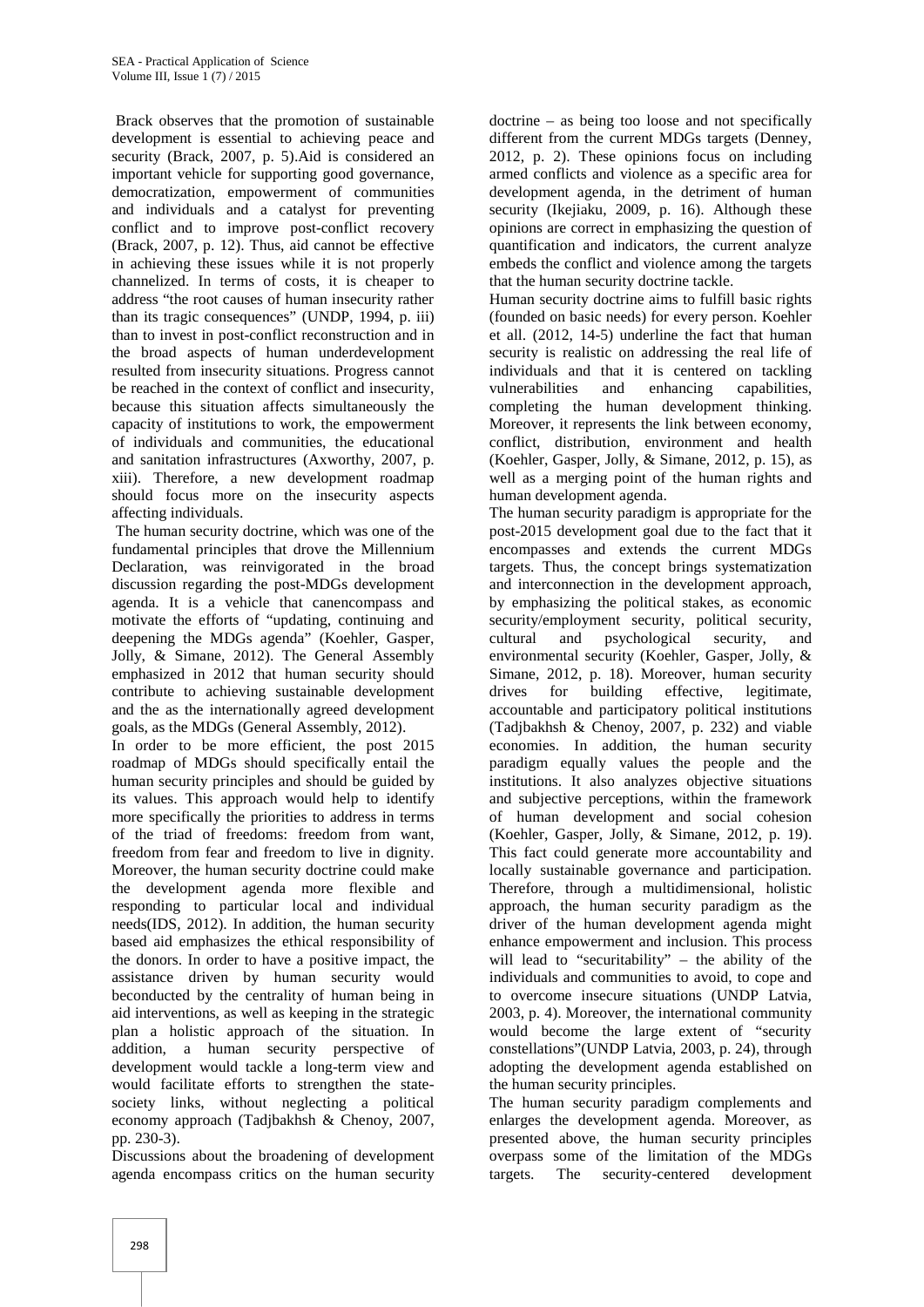aggregates all levels of actors, from the individual, family and household, community, to national government, regional organizations and international community. Acknowledging the fact that insecurity represents a worldwide problem, the development framework founded on human security overpasses the North-South dichotomy or developed-developing country distinction (Koehler, Gasper, Jolly, & Simane, 2012, p. 11).

The human security approach can overcome the negative externalities of the international aid: dependency, underdevelopment or increased conflict (Tadjbakhsh & Chenoy, 2007, pp. 225-9). It focuses on the individual and enlarges the accountability of donors. Aid becomes the vehicle for ensuring human development and for approaching insecurity situations.

## **Conclusions**

In summary, the human security paradigm enlarges and enriches the Millennium Development Goals. It represents an appropriate framework for creating the Sustainable Development Goals for the post- 2015 MDGs agenda. Human security interconnects and enlarges all the development issues and reactivates the principles declared in the Millennium Declaration. It broadens the number of the involved actors and stakeholders: from the individual, community, national actors to the international actors. In addition, a human security based development agenda can increase participation and accountability (Koehler, Gasper, Jolly, & Simane, 2012, p. 21). Moreover, the inclusion of the human security principles on the post-2015 development framework is particularly important due to the fact that it brings the securityrelated issues, with focus on the individual, on the public-political agenda (Denney, 2012, p. 20).

The UNDP 1994 Report declared that "it is time for humanity to restore its perspective and redesign its agenda". Two decades later, the efforts to include and to implement the human-centered doctrines within the international agenda and to increase the prospects of human beings proved to have made small steps. The UN Global Conversation for redefining the development agenda revealed that people desire that their governments to be more honest, responsible and to be more involved in preventing insecurities (United Nations Development Group, 2014, p. 1).Hereby, the time has come to redesign a more comprehensive, accountable and inclusive development framework. It is high time to be ambitious in establishing development targets and to be realistic in evaluating the challenges of our changing world. This article represents a contribution to the debates

regarding the post-MDG development agenda. It reiterated and supported the idea regarding the positive aspects of including the human security agenda within the new development agenda. Thus,

this analysis was not exhaustive. Further research is needed for determining the measurability of the security objectives. Moreover, the compatibility between the results of the Global Conversation for the new development agenda and the academic research on the possible development frameworks with the human security agenda should be more specifically approached. Nevertheless, according to the theoretical correlations and the analysis realized, the results of this research are optimistic on the capacity of the human security doctrine to be the link that can complete the development agenda.

## **ACKNOWLEDGEMENT**

"This paper is supported by the Sectoral Operational Programme Human Resources Development (SOP HRD), financed from the European Social Fund and by the Romanian Government under the contract number POSDRU/159/S/1.5/133675"

### **Reference list**

- [1] Annan, K. A. (2000). *We The Peoples. The Role of the United Nations in the 21st Century .* New York: United Nations.
- [2] Axworthy, L. (2007). Foreword. In O. Brown, M. Halle, S. P. Moreno, & S. Winkler, *Trade, Aid and Security. An Agenda for Peace and Development.* London: Earthscan.
- [3] Beebe, S. D., & Kaldor, M. (2010). *The ultimate weapon is no weapon. Human security and the new rules of war and peace.* New York: PublicAffairs.
- [4] Brack, D. (2007). Introduction: Trade, Aid and Security: An Agenda for Peace and Development. In O. Brown, M. Halle, & S. P. Moreno, *Trade, aid, and security: an agenda for peace and development* (pp. 1-18). London: Earthscan.
- [5] Denney, L. (2012). *Security: The missing bottom of the Millennium Development Goals? Prospects for inclusion in the post-MDG development framework.* Overseas Development Institute.
- [6] General Assembly. (2000). *United Nations Millennium Declaration A/RES/55/2.* United Nations.
- [7] General Assembly. (2012). *Follow-up to paragraph 143 on human security of the 2005 World Summit Outcome A/RES/66/290.* United Nations.
- [8] Gomez, O. A., & Gasper, D. (2013). *Human Security Guidance Note.* United Nations Development Programme.
- [9] IDS. (2012). Using Human security Principles to Develop a Post-2015 Framework. *Research and analysis from the Institute of Development Studies*.